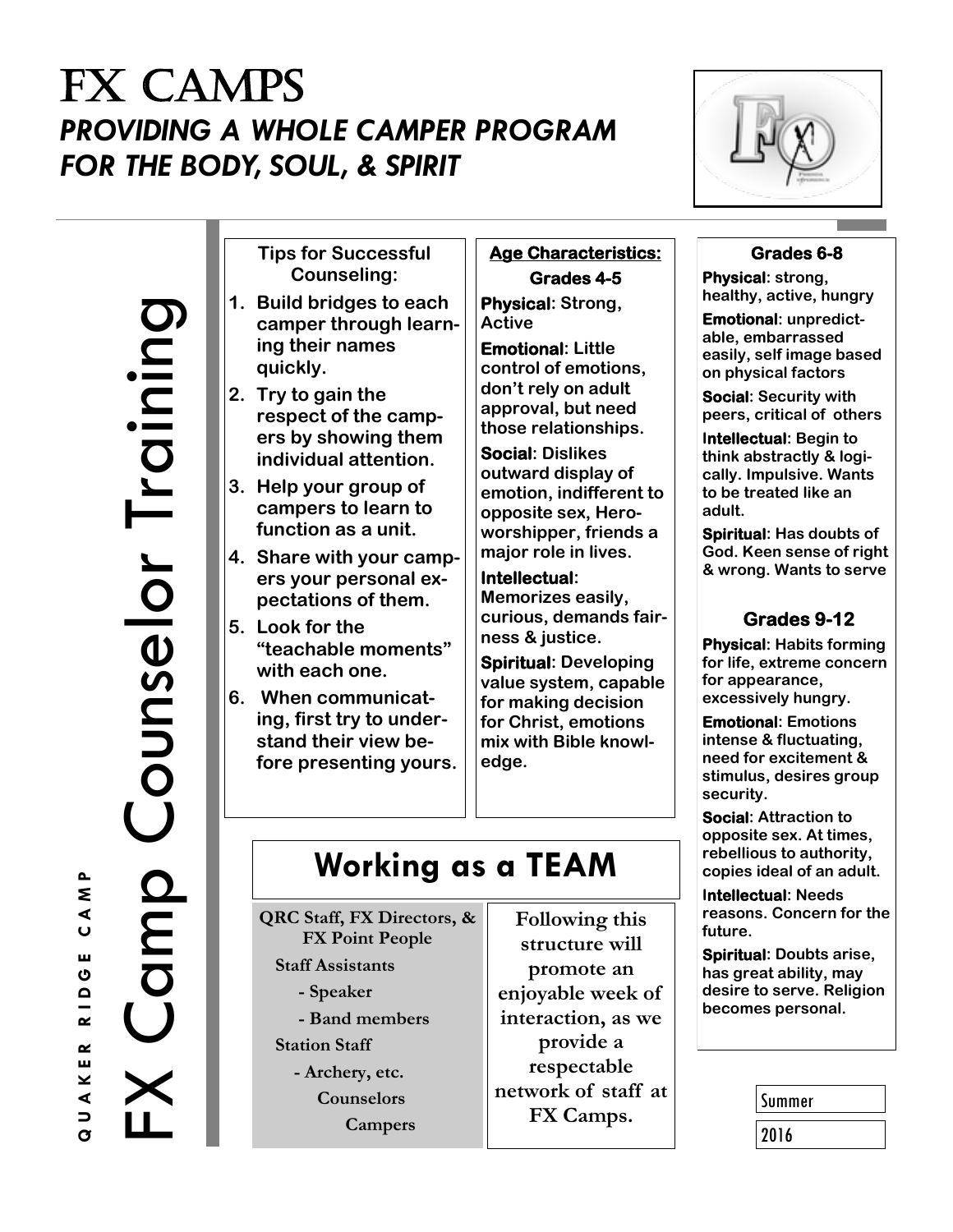# FX CAMPS *PROVIDING A WHOLE CAMPER PROGRAM FOR THE BODY, SOUL, & SPIRIT*



**Basic Principles for Counselors:**

- **You are working with other peoples children, so please be careful.**
- **Your best function would be to redirect a behavior, rather than allowing it to effect the group in a negative way.**
- **Let your actions give the campers a reason to respect you.**
- **Campers may not recognize you as an authority, or they may resent all authority, be mindful.**
- **When Campers do not respond to you, please discuss it with a Director.**
- **Try to be aware of the need to report something a camper shares, that could harm them or others. (Mandatory)**

All campers & counselors should help clean up on Saturday, to be complete before coming to chapel. Have each camper pack up & move ALL of their belongings out of the cabin, into the hall. Assign a few to clean up all trash around the cabin.

**Working with other Counselors……**

**Pray for each other**

**Support & encourage each other.**

**Allow for differing styles.**

**Do not encourage campers to come to you instead of their counselor.**

**Do not criticize any part of the camp ministry in front of campers.**

**Learn from each other-do not be afraid to ask for help.**

> group together until complete. The Counselor should stay with their group. Leave the cabin & grounds ready for the next group. Take out the bag of trash.

**Final Day Clean Up** 

#### Handling Camper **Conflict**

Try to introduce the 3 P's of harmony; Respect another's PROPERTY

PRIVACY, & PERSON on the first night. This will set a tone for boundaries for the week.

Advocating & modeling these Christian Principles will assist when conflict arises:

- $\Diamond$  How to discuss without escalation.
- How to say & accept " $no$ ".
- How & Why to forgive.
- How to love when people act ugly.
- $\Diamond$  How to pray for someone else.
- How & when to use an arbitrator.

Try to keep the entire

Summer 2016

auaker einge<br>FX Camp Counselor Training Training Counselor OMDU

 $\mathbf{r}$ Σ  $\blacktriangleleft$  $\overline{U}$ ш ပ  $\mathbf \Omega$  $\sim$  $\sim$ ш ⊻ ◀  $\overline{\phantom{m}}$  $\alpha$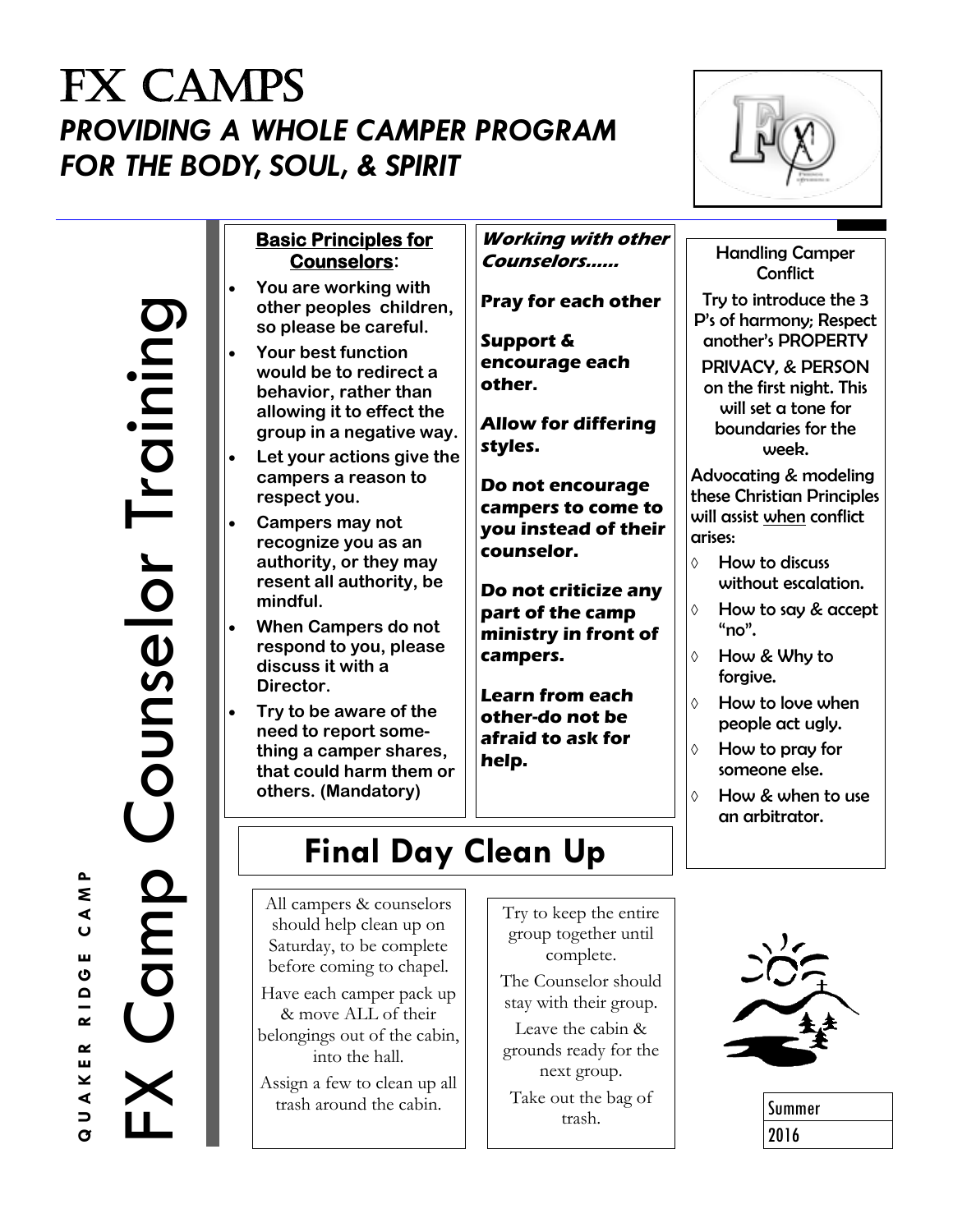## FX CAMPS *PROVIDING A WHOLE CAMPER PROGRAM FOR THE BODY, SOUL, & SPIRIT*



Training FX Camp Counselor Training Counselor OMD

### **Spiritual Counseling**

6 Basic Needs of Young People

- 1. The need to believe that life is meaningful & has purpose.
- 2. The need for a sense of community.
- 3. The need to be appreciated & loved.
- 4. The need to be listened to & heard.
- 5. The need to feel that one is growing in faith.
- 6. The need for practical help in developing a mature faith.

#### EFFECTIVE COUNSELORS…. Listen

Listen

Listen

It is not what you know, it is how you listen.

#### **Introducing Spiritual Conversation**

One on one experiences tend to lead to conversations

How did you come to camp?

 $\tilde{\phantom{0}}$ 

Tell me about your home life.

Are you a Christian? Would you like to share about your spiritual walk?

\*Once a foundation is established, you can gauge if the camper would like to talk further:

*Try to avoid being judgmental of them or their family*. Offer to be a listening ear & pray with them.

#### Safe Counseling-Where to counsel & what to avoid -When feasible, counsel in teams.

-If counseling alone, always be in sight of others. (not alone in a dorm or building)

-Show compassion while maintaining your counselor/camper relationship.

-Try to keep an eye on the time, & be mindful of the schedule. If more than 10 minutes is required, ask for help from another adult.

- Be aware of appropriate touch for campers, you may hold a hand for prayer, or give a side hug or hold a sobbing camper, but be mindful of appropriate affection.

## **Decision Follow Up**

Since one of the main purposes of FX Camps is to encourage campers to make critical life decisions, it is a good practice to ask questions of the campers, having THEM tell YOU about any

decisions they are considering. Please be age appropriate with your terms, while still being straight about:

What they are doing? Why they feel the need? How this will effect them? Where do they go from here?

\*An appropriate amount of contact after camp would be encouraged for follow up on any spiritual decision, after sharing with the Camp Directors.





 $\sim$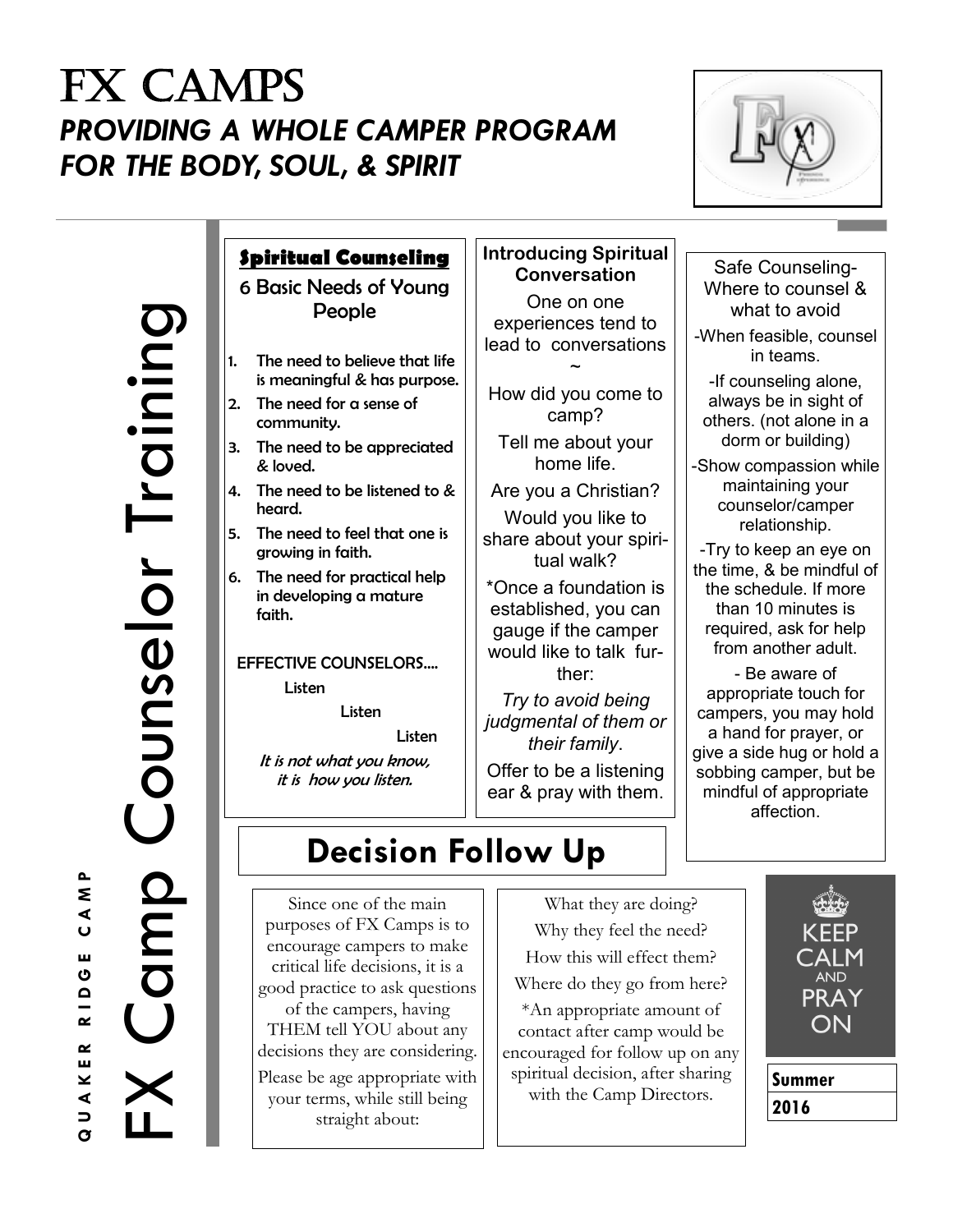Helpful Verses: Entry Points

| -Assurance of salvation                | John 5:24       |
|----------------------------------------|-----------------|
| -Guilt/Forgiveness                     | <b>John 1:9</b> |
| -Lack of meaning                       | Eccl. 12:8, 13  |
| -Fear of death                         | John 11:25-27   |
| -Desire for maximum living             | John 10:10      |
| -No basis for values                   | Eph. 4:17-5:21  |
| -Separation from God                   | Rom. 3:22b-24   |
| -Frustration with sin                  | <b>John 2:1</b> |
| -What hell is like                     | Luke 16:19-31   |
| -Good works                            | Eph. 2:8-10     |
| -The old life and the new <sup>®</sup> | Eph. 4:17-24    |
| -You are a new creation                | 2 Cor. 5:17     |